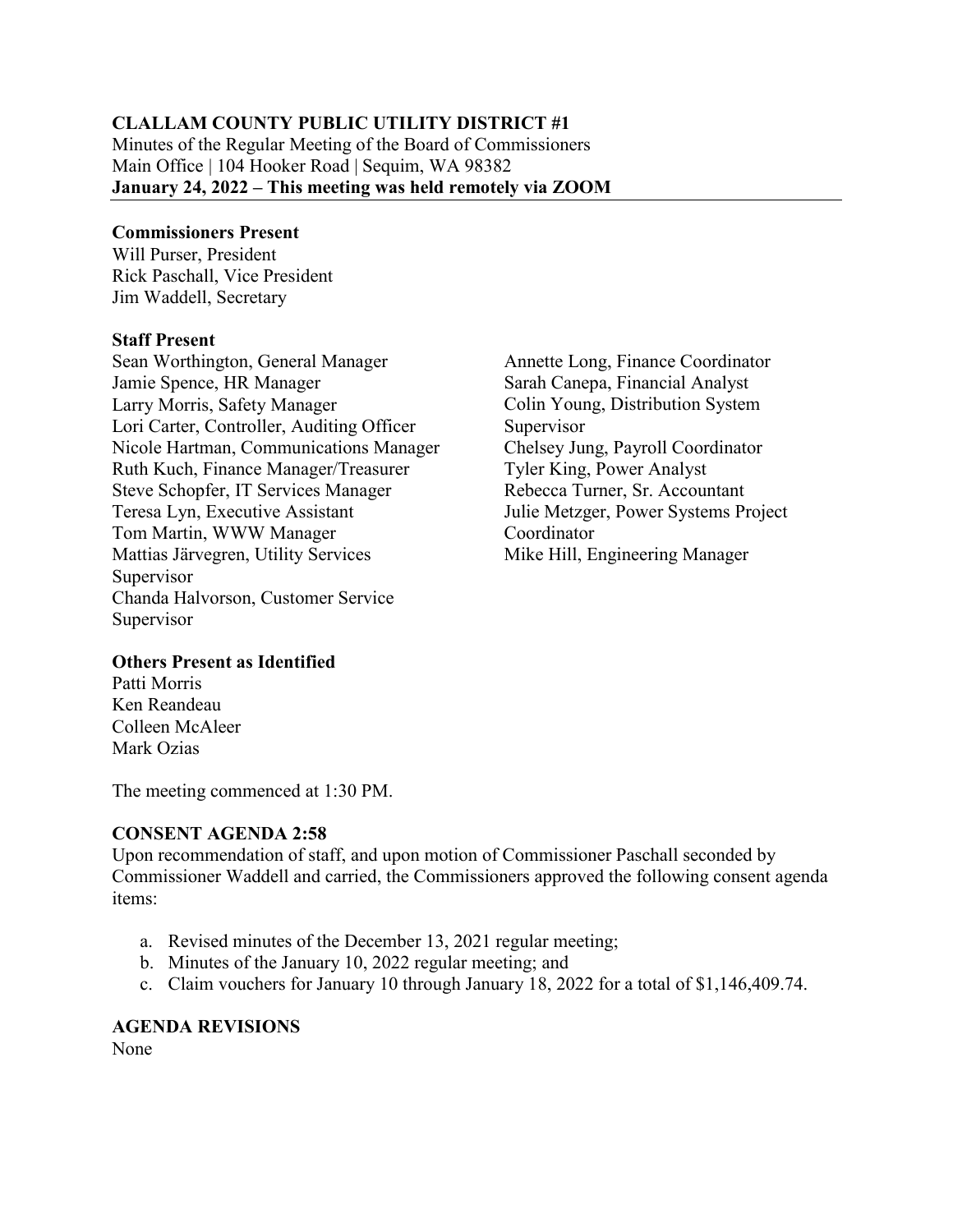# **COMMENTS FROM THE PUBLIC 3:46**

Three identical letters for public comment were received from the cities of Forks and Sequim as well as the Port of Port Angeles requesting the PUD participate in stakeholder meetings regarding the next BPA contract.

Public comment was heard from Clallam Commissioner Mark Ozias requesting community stakeholder outreach and engagement ahead of the post-2028 BPA contract.

## **BUSINESS ITEMS STARTING AT 5:57**

- a. **6:00:** Clallam County Economic Development Council Executive Director Colleen McAleer presented a recap of 2021 accomplishments and 2022 EDC goals for the PUD to the Commissioners.
- b. **42:13:** Utility Services Supervisor Mattias Järvegren presented on Solar Washington, a non-profit organization comprised of individuals and organizations working to advance solar energy in Washington State.
- c. **48:02:** The Commissioners discussed adding Solar Washington to the District's organization memberships and assigning delegates. Upon motion of Commissioner Waddell, seconded by Commissioner Purser with Commissioner Paschal abstaining, the motion carried. Solar Washington will be added to the District's membership list on a trial basis. Staff suggested and assigned delegates Utility Services Supervisor Mattias Järvegren and Engineer Colin Young.
- d. **55:19:** Bonneville Power Administration's (BPA)'s post-2028 contract: Assistant Manager John Purvis will present on the Tier 1 system size analysis in an upcoming meeting. Topics of the discussion were: tier rate structure methodology; the potential impact of contract high water marks upon PUD rates; and utility allocations. Commissioner Paschall advised that the board needs to find a way to get "out in front of" contract discussions in order to provide WPAG with a united stance/answer from our PUD, when asked for input.

### **CORRESPONDENCE/COMMUNICATIONS 1:06:41**

Water/Wastewater Manager Tom Martin provided an update on the District's communication history with the Sequim airport management regarding water issues,. This was in response to the January 18, 2022 Peninsula Daily News article requesting that the Sequim Valley Airport be hooked up with the PUD's water and sewer by becoming part of the Carlsborg Urban Growth Area (UGA).

General Manager Sean Worthington was pleased to report that the District went into the market last Wednesday to act upon the board-approved 2014 bond defeasance and purchase of new bonds. Taking action on that date resulted in a reduction of the District's debt service by 1.9 million dollars.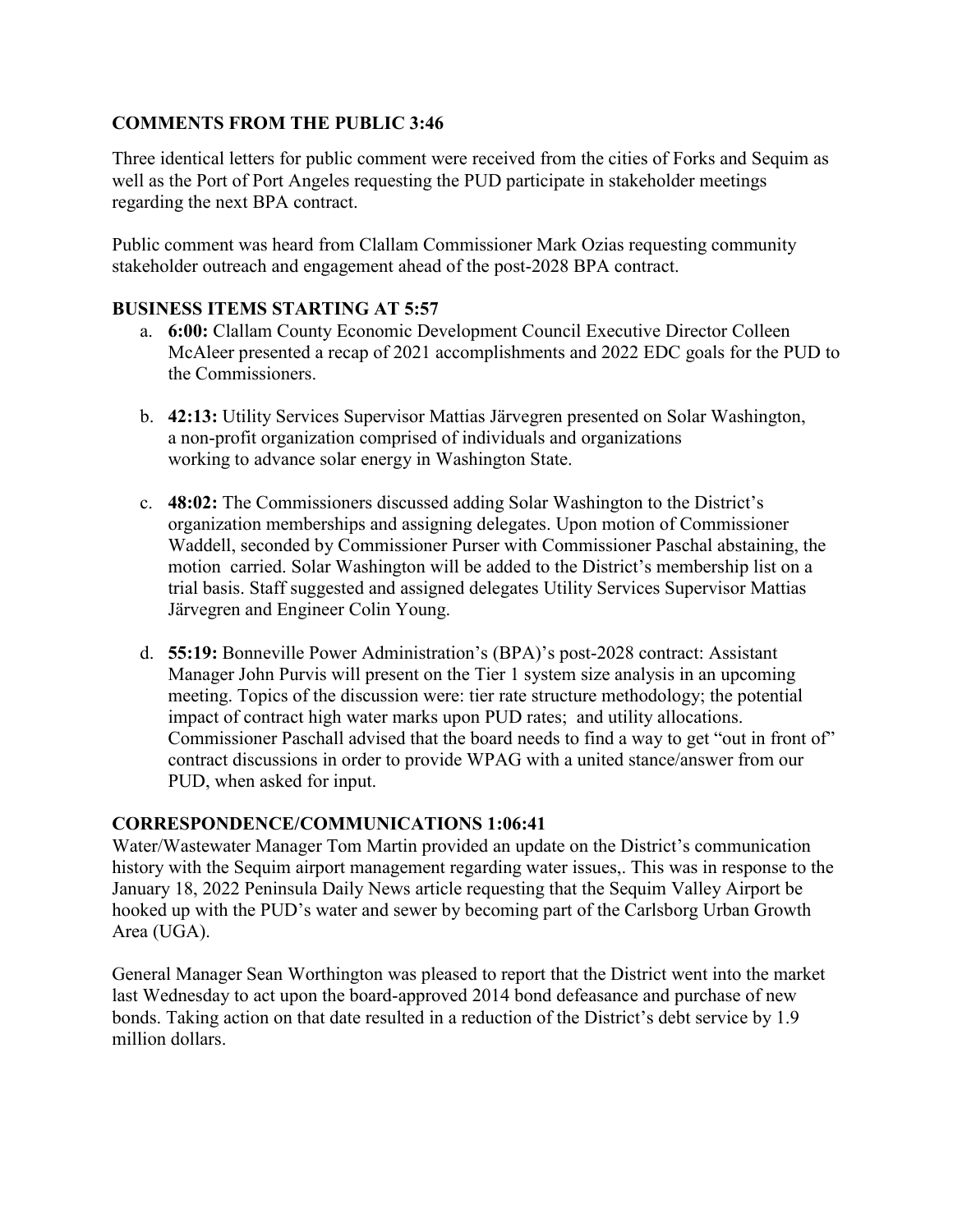# **COMMISSIONER REPORTS 1:22:20**

Commissioner Waddell attended an WPUDA education meeting and complimented Commissioner Purser on his hiring presentation at that meeting.

Commissioner Paschall attended WPUDA and WPAG meetings. Of most concern to Commissioner Paschall is a proposed bill before the House that may if passed, make the presumption that a utility is at fault/responsible for a WA wildfire if transmission lines are nearby.

Commissioner Purser attended WPUDA, WPAG, and Energy Northwest meetings. Topics were: proposed bills for electrification and buyback of gasoline-powered appliances and the improvement of indoor air quality, and other climate change-related bills. He reminded Commissioners that if they voice in an organization meeting a position that is opposition to that of the District's stated position, that the Commissioner is obligated to specifically state that the opinion is his own personal one (and not that of the District's).

# **STAFF REPORTS 1:42:32**

Customer Service Supervisor Chanda Halvorson and Finance Manager/Treasurer Ruth Kuch presented on a plan to restructure the Sekiu office due to an upcoming retirement there. Specifically, Forks office staff will increase from 2.5 to 3 full time CSRs; the Sekiu office will remain open on Fridays, rotating Forks CSRs to staff it every week; and the Sekiu office drop box will be removed, as it is redundant now that there is a payment kiosk in Sekiu. Commissioners approved the plan, and asked that staff (after implementation) forward any customer feedback to the board.

The meeting convened and recessed at 2:55 for a five minute break. The meeting reconvened a 3:00 PM.

Water/Wastewater Manager Tom Martin presented on the Carlsborg Urban Growth Area's (UGA) existing and pending water rights, including a briefing on the LUD #10 well nitrate increase; the Carlsborg LUD area service history and the new Carlsborg well history; the Dungeness groundwater model and mitigation concepts; future use and water rights development schedule; and Department of Ecology requirements.

# **BOARD ACTION ITEMS FOR STAFF 1:54:41 and 2:44:24**

- a. Staff is to look into the Enabling Agreement and present findings;
- b. Staff is to work on a succinct response that outlines the history of the District's involvement in Carlsborg water issues and our correspondence with the Sequim airport owner in regards to the 1-18-22 PDN article;
- c. Staff is to provide a presentation/update on our broadband efforts and grants applied for.
- d. If there is any customer feedback on the Sekiu restructuring, staff is to forward it to the board; and
- e. Staff is to respond to the letters submitted for public comment by the cities of Forks and Sequim, and the Port of Port Angeles.